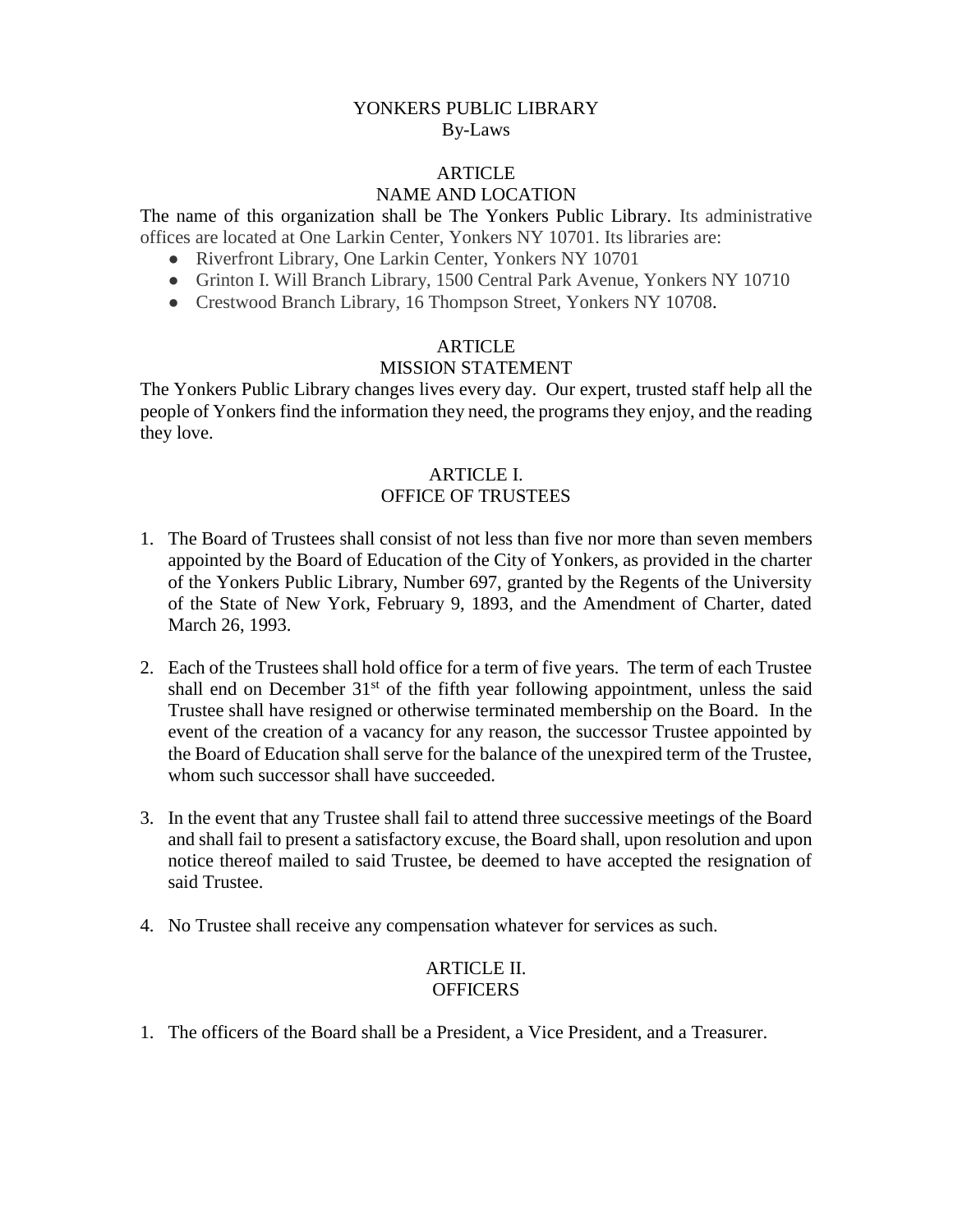- 2. A nominating subcommittee consisting of members of the Board of Trustees shall be appointed by the President no less than one month prior to the Annual Meeting. The nominating committee shall present a slate of officers at the Annual Meeting.
- 3. Officers shall serve for a term of one year from the Annual Meeting at which they are elected and until their successors are duly elected.
- 4. The **President** shall preside at all meetings of the Board; authorize calls for any special meetings; appoint all committees; execute documents as authorized by the Board; serve as ex-officio voting member of all committees; and generally perform all duties associated with that office. The President of the Yonkers Public Library Board of Trustees and one member of the Board of Trustees appointed by the President shall automatically be members of the Board of Directors of The Foundation for the Yonkers Public Library with all the rights and privileges of a Foundation Director but without need for election by the Board of Directors of The Foundation for the Yonkers Public Library.
- 5. The **Vice President** shall act in the absence of the President.
- 6. The **Treasurer**, President, or designated Trustee shall certify all bills that have been presented for payment, to be subsequently ratified by the Board of Trustees. The Treasurer, President, or designated Trustee are authorized to sign checks in payment of obligations of the Yonkers Public Library as authorized by the Board.
- 7. The **Secretary** shall be the Library Director who shall furnish the minutes of all meetings of the Board; have custody of all the records of the Board as a body corporate; and receive and preserve all correspondence of the Board; and shall transmit all notices and communications to members of the Board. The Yonkers Public Library Director, and one Yonkers Public Library staff member appointed by the Library Director, shall automatically be members of the Board of Directors of the Yonkers Public Library Foundation with all the rights and privileges of a Foundation Director but without need for election by the Board of Directors of the Yonkers Public Library Foundation.

#### ARTICLE III. MEETINGS

1. The regular meeting of the Board shall be held monthly on dates agreed upon by the Board. Notice of the time and place of each meeting shall be delivered by mail or email not less than five nor more than ten days before the meeting. Four Trustees shall constitute a quorum. In the absence of a quorum, the Trustees present may adjourn the meeting to a day fixed. The Board may meet on shorter notice or on a different date if every absent Trustee waives notice in writing or by telephone. In the event of exceptional circumstances, the Secretary and Board President, together, may call for a regularly scheduled meeting to be held by videoconference or electronic means if such means are open to the public, have been identified as such in the public notice of the meeting, and all trustees are able to see and hear each other clearly at the same time.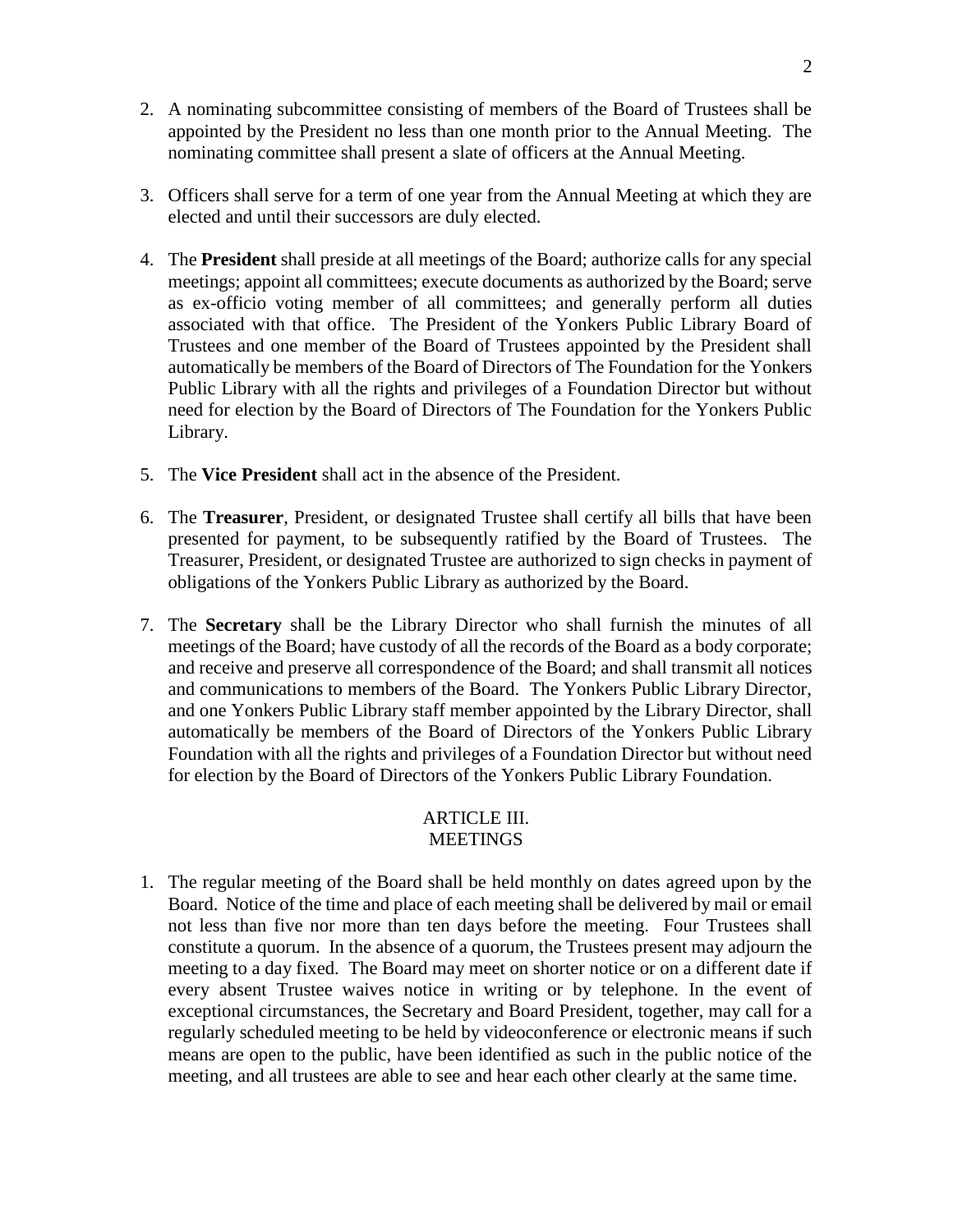- 2. Special meetings may be called by the Secretary at the direction of the President or at the request of two Trustees for the transaction of business stated in the call for the meeting. Notice of such special meeting shall be given to all members by telephone or in writing at least twenty-four hours prior to the meeting time.
- 3. The regular meeting in January shall be the Annual Meeting at which officers shall be elected for a term of office of one year each. The President shall name standing committees for a term of one year at the Annual Meeting, or within one week from the date of the Annual Meeting.
- 4. The Director or Deputy Director, when the Director is not available, shall attend all meetings, may participate in the discussion and offer professional advice, but shall not be accorded a vote on any question.
- 5. The order of business for regular meetings shall include, but not be limited to, the following items which may be covered in the sequence shown below:
	- Disposition of minutes of the prior meeting
	- Director's Report
	- Union Representative's Report
	- Committee Reports
	- Communications
	- Payment of bills
	- Unfinished Business
	- New Business
	- Adjournment
- 6. An affirmative vote of the majority of the Board's total membership shall be necessary to approve any action before the Board.
- 7. *Robert's Rules of Order* shall govern the parliamentary procedure of the Board.

# ARTICLE IV. **COMMITTEES**

1. There shall be three standing committees of the Board as follows: Finance, Budget and Planning, Policy and Employee Relations.

The Finance Committee shall consist of no less than the Treasurer and one Trustee and shall supervise the monies, investments and funds of the Library and make recommendations to the Board regarding such investments.

The Budget and Planning Committee shall consist of at least one member and shall review the annual budget with the Director and shall seek its adoption by the Board and the City of Yonkers and participate in planning activities as directed by the Board.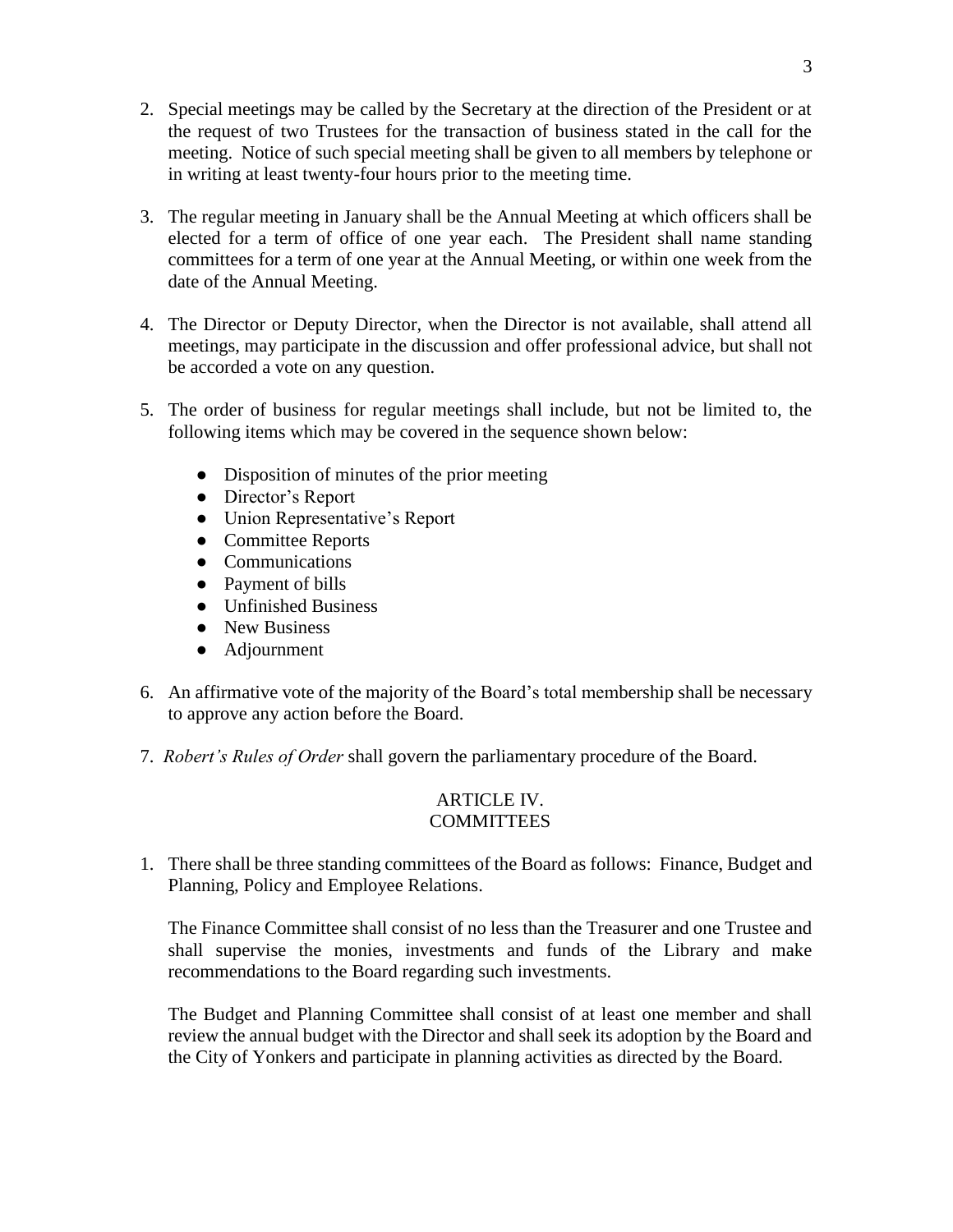The Employee Relations Committee shall consist of at least two members of the Board and shall undertake contract negotiations and report and recommend action to the Board on matters affecting employee management relations.

The Policy Committee shall consist of at least two members of the Board and shall review and recommend amendments to current library policies and recommend new policies when applicable.

- 2. Special committees may be appointed by the President from time to time at the discretion of the Board.
- 3. When appropriate, each committee shall make a progress report to the Board at its meetings. No committee shall have other than advisory powers, unless the Board has delegated specific power to act.

# ARTICLE V. LIBRARY DIRECTOR

- 1. The Board shall appoint a Director who shall be the executive and administrative officer of the Library on behalf of the Board and under its review and direction.
- 2. The Director shall be responsible for the proper direction and supervision of the staff, care and maintenance of Library property, selection of books in keeping with the policy of the Board, efficiency of service to the public, preparation of the budget, and the operation of the Library within the budgeted appropriation.
- 3. The Director shall recommend to the Board appointments and other personnel transactions in accordance with the provisions of appropriate civil service regulations and contractual obligations.
- 4. The Director shall have interim authority to appoint employees without prior approval of the Board, provided such appointments are reported to the Board at its next regular meeting.
- 5. The Director shall assist the Board in any collective bargaining negotiations with employee representatives and may recommend the form and substance of agreement for action by the Board.
- 6. All communications or petitions from the staff to the Board shall be transmitted through the Director who shall have the right of recommendation prior to consideration by the Board.
- 7. The Director shall submit monthly and annual reports of the work of the Library; certify all bills incurred; and perform such other duties as the Board shall direct.

# ARTICLE VI. AMENDMENTS